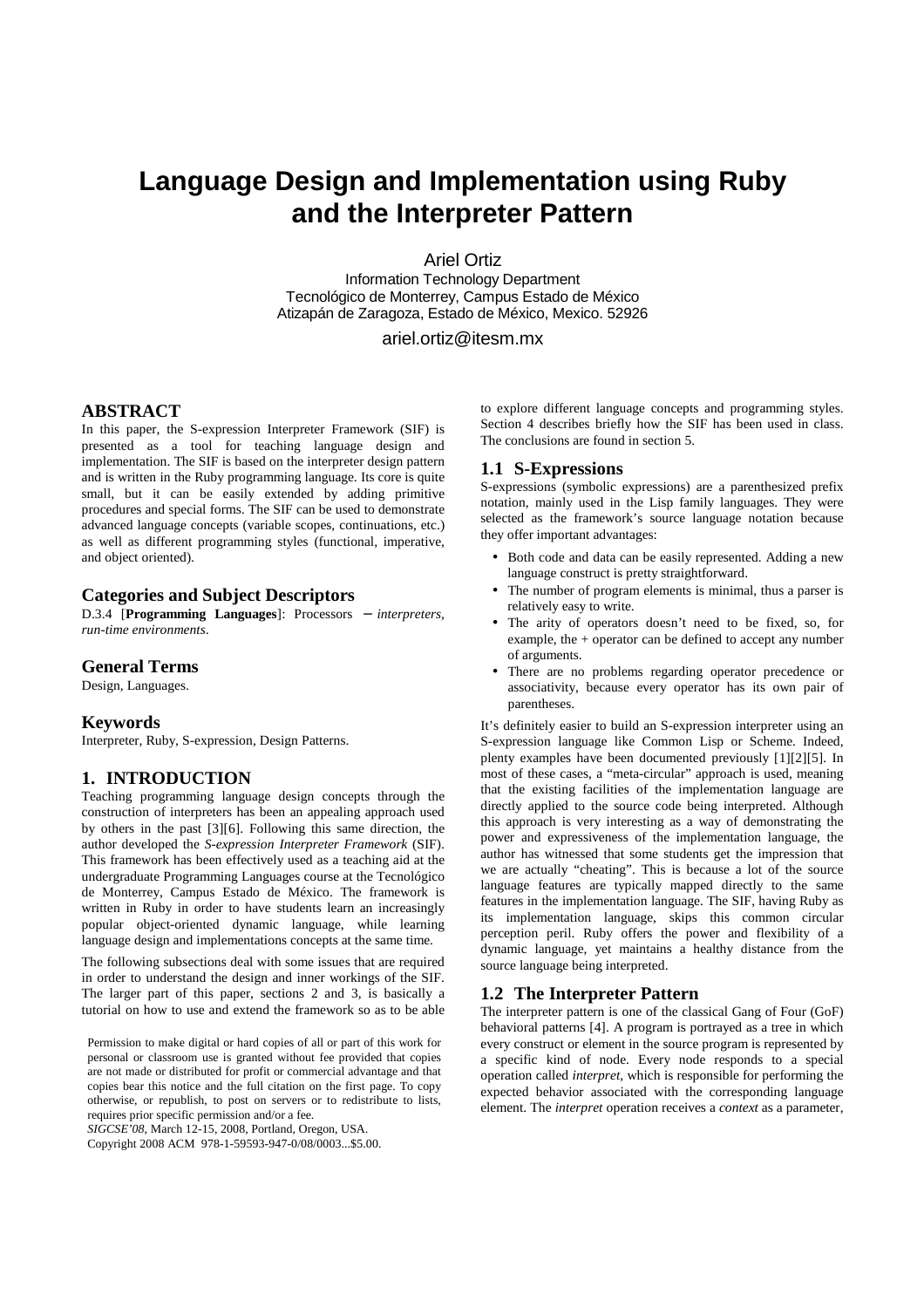which is basically a symbol table where variable bindings can be established and queried during runtime.

The framework's job begins by reading a source program represented as a string. The Ruby regular expression API is used to scan the input, and a hand written recursive descent parser performs the syntactic analysis that transforms the S-expressions into the equivalent Ruby data values. These objects are then traversed in order to construct the tree required by the interpreter pattern.

# **1.3 The Ruby Language**

Ruby is an interpreted, dynamically typed programming language. Its syntax borrows from Eiffel, Ada, and Perl, and it's fully object-oriented in the spirit of Smalltalk [7]. Several language features in Ruby simplify the construction of language interpreters, including:

- Built-in regular expressions, required to build a lexical analyzer or scanner.
- Garbage collection, which allows the interpreted languages to also benefit from automatic memory management.
- Built-in hashes can be used as symbol tables, while primitive symbol data values can be used as efficient hash keys.
- Open classes, which simplify using predefined Ruby classes to represent the interpreter's basic data types, since new methods can always be added to these classes if needed.
- First class continuations, which permit the implementation of special control-flow instructions such as arbitrary loop breaks and exception handlers.

The following subsubsections briefly describe a few Ruby language issues necessary to understand the code found in other sections of this paper.

#### *1.3.1 Data Types*

Everything in Ruby is an object, including: strings, numbers, arrays (lists), hashes (maps or dictionaries), symbols, procedures (closures), and even classes. Some examples (the # character denotes the start of a line comment):

| 'Hello Portland!'                  | # A string    |
|------------------------------------|---------------|
| 42                                 | # A number    |
| [1, [1, 'A']                       | # An array    |
| $\{ 'foo' => 5, 'bar' => 10 \}$    | # A hash      |
| ∶foo                               | # A symbol    |
| Proc.new $\{ x, y  \; 2^*(x+y)\}\$ | # A procedure |
| class MyClass; end                 | # A class     |

#### *1.3.2 Naming Conventions*

Local variables, method parameters, and method names should all start with a lowercase letter or with an underscore. Global variables are prefixed with a dollar sign (\$), while instance variables begin with an "at" sign (@). Class variables start with two "at'" signs (@@). Finally, class names, module names, and constants should start with an uppercase letter [8].

#### *1.3.3 Code Blocks*

A code block is a "chunk" of code that can be associated with a method invocation, almost as if it was a parameter. That method can then invoke the block one or more times using Ruby's yield statement. The return value of a block is the result of its last expression. Code blocks are a very important and powerful feature of the Ruby language, and they are usually used to implement

things like callbacks and iterators. The SIF implementation uses code blocks extensively.

Code blocks are enclosed within curly braces (or by the do and end reserved words), and they may include a comma-separated formal parameter list delimited by vertical bars (see the procedure object example in section 1.3.1). Although the code block would seem like an extra parameter, it's better to think of it as a coroutine that transfers control back and forth between itself and the method [8].

# **2. USING THE FRAMEWORK**

The following subsections explain the basic usage of the SIF and demonstrate how to extend it.

## **2.1 Evaluation Rules**

The core of the SIF is very simple. It only supports integers, symbols, lists, and procedures. These are evaluated as follows:

- A number evaluates to itself.
- A symbol is considered to be a variable reference, so it evaluates to the value that it's bound to. If the variable is unbound, a runtime error is raised.
- An empty list evaluates to itself.
- A non-empty list is considered a procedure application. The first element of the list must evaluate to a "callable" object. An object is callable if it contains a method named call (this is true also for standard Ruby Proc objects). A runtime error is raised if no callable object is found at the beginning of the list. The remainder of the list elements are evaluated and sent as arguments to the procedure being called. A runtime error is also raised if the number of actual and formal parameters doesn't match.

Non-empty lists may also be *special forms* with particular evaluation rules, but they must be explicitly defined. Section 2.4 explains how to do this. Additionally, there are no explicit boolean values. The SIF's convention is that an empty list is considered to be false, anything else is considered true.

#### **2.2 Simple Usage**

The Interpreter.eval class method is the heart of the SIF. This method receives a string and a context as inputs. The string should contain one or more valid S-expressions, while the context may be a hash object in which each key represents the name of a variable that's associated with some specific value. The hash keys are assumed to be Ruby Symbols, and the hash itself should be mutable in order to allow the S-expressions to modify its contents if needed. This method parses the input string converting the Sexpressions into their equivalent Ruby data values, and then proceeds with the evaluation using the interpreter pattern as described in section 1.2.

The following example shows how to use the SIF in its simplest form:

```
require 'sif'
my context = \{:foo => 5, :bar => 10}
result = Interpreter.eval('foo', my_context)
puts result.to_sexp
```
The first instruction loads the required framework code. The last instruction prints the result of the evaluation using the to\_sexp method to obtain its S-expression textual representation. This example prints 5, because the expression to evaluate is only a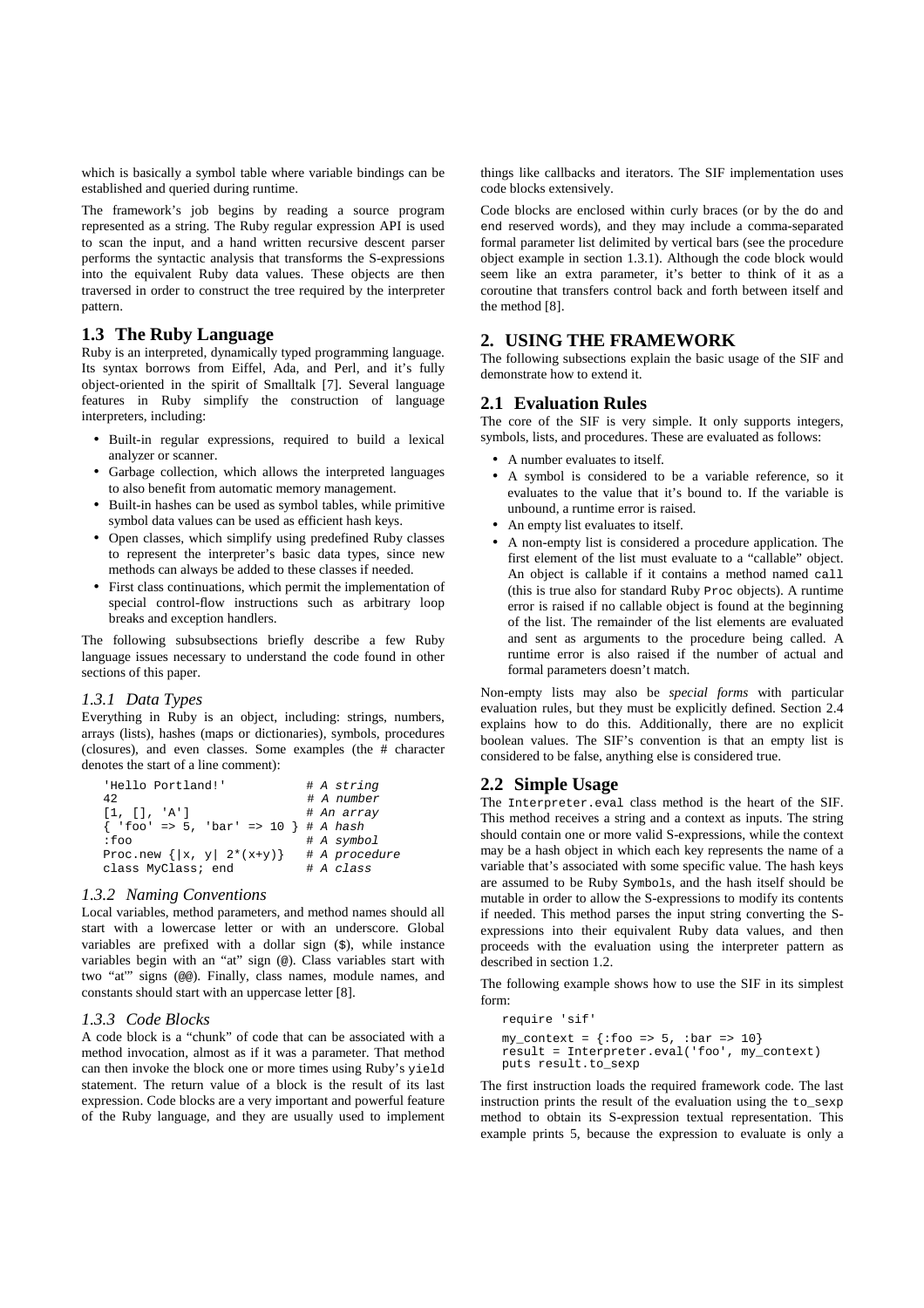reference to variable foo, which is associated to the value 5 in the given context. Writing a simple REPL (Read-Eval-Print Loop) for the SIF is a pretty straightforward chore.

#### **2.3 Defining Primitive Procedures**

A procedure is considered to be "primitive" if it's written in Ruby. Continuing from the last example, the following code creates a primitive procedure and binds it to a variable in our previously defined context:

```
my\_context[:max] = Proc.new do |args, ctx|[0] > args[1] ? args[0] : args[1]end
```
Primitive procedures for the SIF are usually defined as Ruby Proc objects. They receive two inputs: an array args, which contains the actual parameters sent to the procedure, and the current context ctx, which may be safely ignored most of the time (the current context in normally useful only when defining procedures like Lisp's eval or apply). The above code binds into my\_context the variable max with a procedure that returns the larger of its two arguments (assuming they're comparable through the > operator). The ? ternary operator used here works the same as in other C-family languages. The newly defined procedure can now be used as follows:

```
a_string = '(max (max foo bar) 7)'
result = Interpreter.eval(a_string, my_context)
puts result.to_sexp
```
This code prints 10.

The SIF provides a class called Primitives which provides a set of predefined primitive procedures (including operations for arithmetic, list processing, and type predicates) that can be readily used. The class method Primitives.context should be used to get a copy of the context containing the variable bindings to the primitive procedures. New variables bindings can be added afterwards, for example:

```
my_context = Primitives.context
my context[:baz] = 20
```
New primitive procedures can be added to the Primitives class using the Primitives.include class method. The following code shows a possible implementation of an equality primitive procedure, including its input validation, and the way to integrate it into the Primitives class:

```
Primitives.include('equal?') do |args, ctx|
  if args.length != 2
    raise InterpreterError.new(
      'equal? expects two arguments!')
 else
   args[0] == args[1] ? :t : []end
end
```
The parameter received by the include method may be a string or a symbol. The associated code block gets converted to a Proc object and gets stored in a private hash contained within the Primitives class. Ruby's true and false values are not supported by the language being interpreted, so equivalent values should be explicitly returned (the symbol  $:t$  and the empty list [], respectively).

# **2.4 Defining Special Forms**

The SIF uses strict evaluation when calling a procedure. This means that all the arguments of a procedure are completely evaluated before being called. Sometimes a different behavior from the one described is required. If that's the case, a new special form can be defined.

Defining a special form requires creating a new class with the following characteristics:

- It must be a subclass of the Node class. Instances of this class will be used as nodes for the interpreter pattern tree.
- It must include a special form statement to indicate the name that this special form will have when used as an Sexpression. The name must be specified as a string, and it must be a valid S-expression symbol name.
- It must define an initialize method (similar to a constructor in other languages) receiving one array parameter that contains all the arguments (as Ruby data values) to this special form. This method has two purposes:
	- 1. Validate the correct syntax for this special form.
	- 2. Construct the subtrees for this special form by calling the Node.build class method. The resulting child nodes should be stored in instance variables. This step converts Ruby core data into the corresponding interpreter pattern tree.
- It must define the interpret method, which receives a context as a parameter. This is the central method in the interpreter pattern. Usually, the interpret method is called recursively for some or all of its child nodes, according to the semantics of this special form, which also establishes what the return value should be.

The previous description can be summarized as follows:

*For any special form being defined, identify its syntax and semantics. The syntax must be checked in the* **initialize** *method, while the semantics must be implemented in the*  **interpret** *method.* 

For example, suppose we want to implement the if special form. Its syntax and semantics are as follows:

**Syntax: (if** 〈*condition*〉 〈*consequent*〉 〈*alternative*〉**)**

**Semantics:** Evaluate  $\langle condition \rangle$ , if the resulting value is not an empty list, evaluate and return 〈*consequent*〉, otherwise evaluate and return 〈*alternative*〉.

The following code takes into account all the stated requirements. This is the complete implementation of the IfNode:

```
class IfNode < Node
  special_form 'if'
 def initialize(args)
    if args.length == 3
      @condition = Node.build(args[0])
      @consequent = Node.build(args[1])
      @alternative = Node.build(args[2])
   else
      raise InterpreterError.new(
        'if takes three arguments!')
   end
 end
 def interpret(context)
    if @condition.interpret(context) != []
      return @consequent.interpret(context)
    else
     return @alternative.interpret(context)
   end
 end
end
```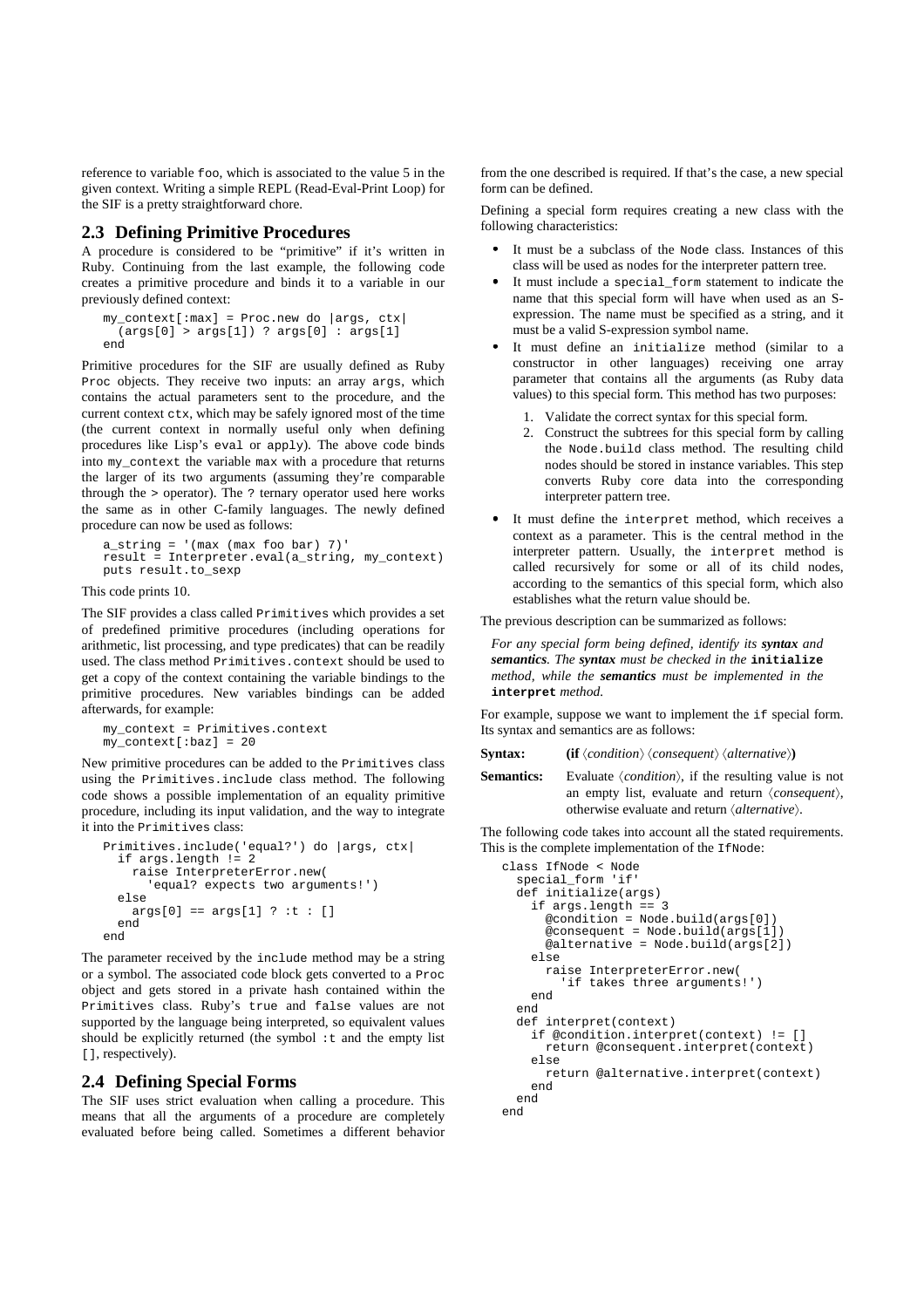No other part of the SIF has to be modified in order to extend it with this special form. The trick is done through the special\_form statement, which adds a reference to this class into an internal table that is later used by the Node.build class method to create IfNode instances whenever the if symbol is found after an opening parenthesis.

The SIF is now able to evaluate an S-expression like this one:

$$
(if \ (** 3 3) (+ 3 3)) (* 3 3) (+ 3 3)) \Rightarrow 6
$$

In the previous IfNode class definition, the if special form was implemented using Ruby's if statement. Most of the time, this mapping from S-expressions to Ruby is not as straightforward as observed here, and that's when things start to get interesting.

#### **3. ADVANCED LANGUAGE ISSUES**

The SIF can be extended in several interesting ways. The next subsections document some possibilities that the author has explored together with his students.

## **3.1 Functional Programming**

A small pure functional language interpreter can be built with the SIF core infrastructure plus the following special forms: quote, define, if and fn. These special forms behave mostly like their Scheme programming language counterparts [2]. Some examples:

```
(define composite
  (fn (f g)
   (fn (x) (f (g x)))))
(define f1 (fn (x) (+ x 3)))
(define f2 (fn (x) (* x 2)))
(define f3 (composite f1 f2))
(define f4 (composite f2 f1))
(f3 1) ⇒ 5
(f4 1) ⇒ 8
(define map
 (fn (proc lst)
    (if (null? lst) ()
        (cons (proc (first lst))
              (map proc (rest lst))))))
(map f2 (quote (4 -3 10 5))) ⇒ (8 -6 20 10)
```
The fn special form is used for creating procedures. Here's its implementation:

```
class FnNode < Node
  special_form 'fn'
  def initialize(args)
    # Validation code omitted
    @params = args[0]
    @body = Node.build(args[1])
  end
  def interpret(context)
    return StaticScopeProcedure.new(
      context, @params, @body)
  end
end
class StaticScopeProcedure
  def initialize(context, params, body)
    @context = context
    @params = params
    @body = body
  end
  def call(args, ctx)
    return @body.interpret(
      extend_context(@params, args, @context))
  end
end
```
The StaticScopeProcedure object returned by the interpret method of FnNode class allows having lexical closures. Instances of this class are callable (contain a call method), meaning that they can be used as the first element of a procedure application list. The extend\_context method invoked inside the call method is responsible for creating a shallow copy of the stored context (@context) and adding to this copy the corresponding bindings between the formal (@params) and actual (args) parameters. This extended context is then used to evaluate the procedure's body (@body). Note that the context being cloned is the one available when the procedure was created and not when it was actually called. This subtle detail is the difference between static and dynamic scoping.

It's worth pointing out a couple of important issues with this implementation. Firstly, self and mutual recursions are supported thanks to the ways in which the contexts are used and cloned. Secondly, when a procedure gets called, Ruby's ordinary invocation mechanism is used. This means that there is no support for tail-recursion optimization, as it might be expected from a functional language. This could be considered a major shortcoming of the current SIF implementation.

# **3.2 Imperative Programming**

The SIF allows imperative programming by adding two special forms: set! (assign a new value to a previously defined variable, and return nil) and begin (evaluate a sequence of expressions from left to right, and return the result of the last expression). A new class, called Environment, also needs to be defined. This class is used to represent contexts for imperative programs. Its interface is similar to a hash, but internally it uses a list of frames. Individual frames, which also happen to be hashes, represent a scoping level. Frames are shared within the environments of nested procedures, allowing every variable definition and assignment to occur inside the expected frame.

Special environment objects were not required in assignmentless programs because whenever a procedure was called, the hash used as the context was merely copied. Any new parameter whose name already existed in the hash copy was simply overwritten with a new value. Because the values in a context were never required to be updated (because there is no assignment), there could be multiple copies of the same variables in different hashes without this being a problem.

#### **3.3 Using Continuations**

Unlike many other languages, Ruby supports first class continuations. These can be used together with the SIF to implement special flow control structures such as exceptions or loop breaks. The following code illustrates how to use continuations to implement a break inside a while. This code uses the callcc method to capture the current continuation. Assuming that the code is running in a single execution thread, we can use a global stack in order to allow multiple nested while statements. The continuation is sent as a parameter to the associated block and is pushed into the stack referred by a class variable. When the break procedure is called, the continuation at the top of the stack is called. This causes the program execution flow to safely jump to the end of the corresponding callcc instruction, effectively ending the most nested while loop. When the while terminates (normally or through a break instruction) the continuation at the top of the stack is popped.